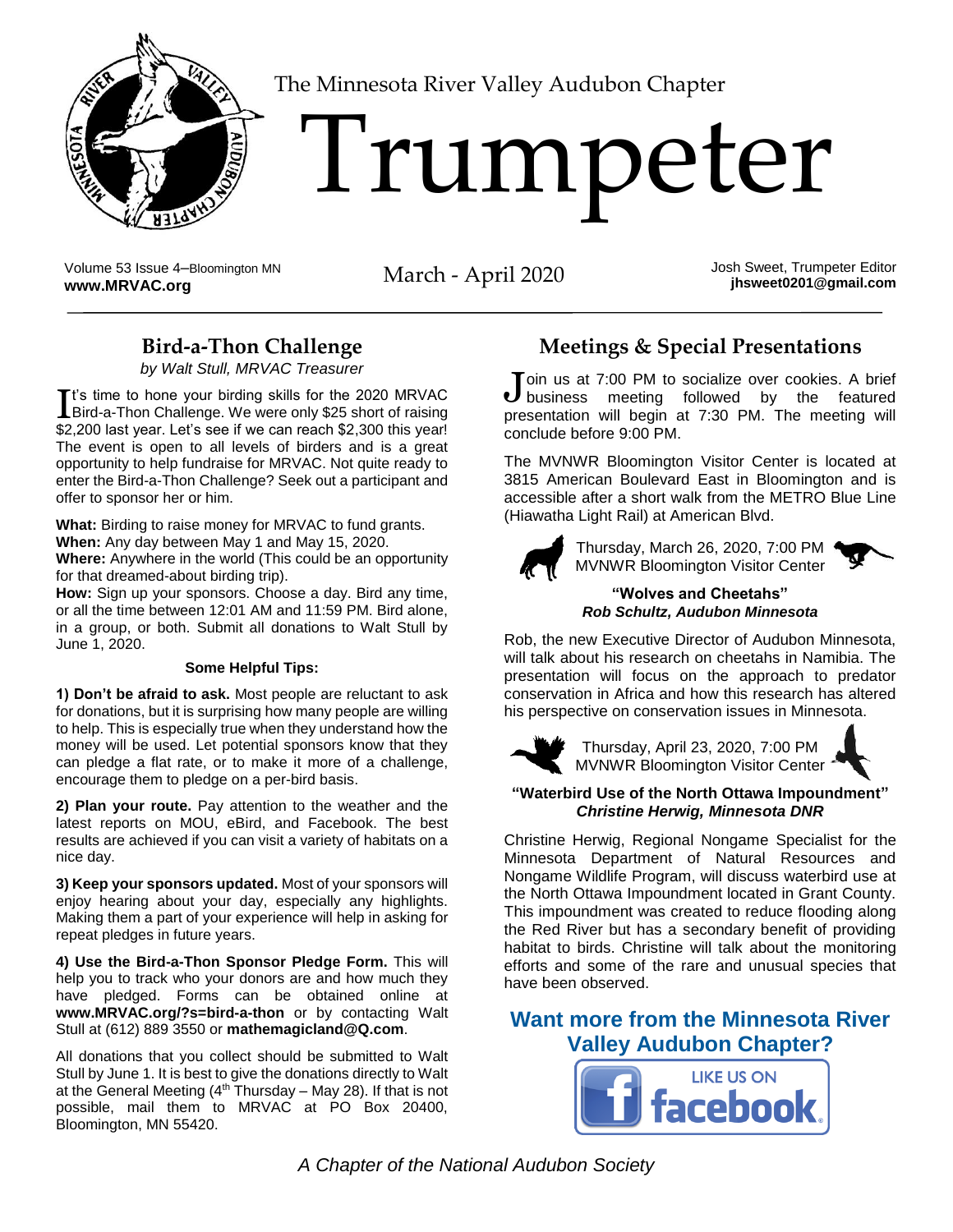

# **Chapter News**

## **Salt Lake Birding Weekend Saturday, April 25, 2020**

*by Ken Larson, Salt Lake Weekend Coordinator*



Catch a glimpse of a Western Grebe in Minnesota at the Salt Lake Birding Weekend sponsored by the Minnesota River Valley Audubon Chapter and the Minnesota Ornithologists' Union. Photo by Jill Sweet.

f you're dreaming about spring and wanting to find  $\prod$  you're dreaming about spring and wanting to find migrating shorebirds and waterfowl, why not join the 45<sup>th</sup> annual Salt Lake Birding Weekend? On Saturday, April 25 volunteers will guide birders around Salt Lake, Big Stone Refuge, the lakes, wetlands and native prairies in Lac qui Parle, Yellow Medicine and Big Stone counties. This event is free and open to all who are interested. No pre-registration is necessary except for Saturday's dinner. Friday and Sunday birding is on your own. Additional information including a general map can be found online at **[www.MOUMN.org/saltlake/](http://www.moumn.org/saltlake/)**.

Last year a late snow in April and high water levels in lakes and wetlands resulted in lower numbers of shorebirds. On Saturday the 27<sup>th</sup> over 130 birders found 123 different species of birds with an additional three on Friday and three more on Sunday for a grand total of 129. This number is lower than most other years. On Friday a Black-crowned Night Heron and a Snowy Egret were found and on Saturday Sharp-tailed Grouse, Say's Phoebe, Cattle Egret, Lark Sparrow and Rough-legged Hawk were all reported. A big thank you to the Marietta American Legion Auxiliary and the Madison Sons of Norway for hosting this event. Once again, a good time was had by all.

On Saturday, April 25, 2020 at 7:00 AM meet at the Marietta American Legion which is located one block west of the intersection of County Road 7 and State Highway 40, 11 miles west of Madison, Minnesota. Coffee, sweet rolls, juice and milk will be available for purchase. Guided

car caravans will leave between 7:00 and 8:00 AM. At noon, stop back at the Legion for barbecue sandwiches (available at a modest cost) to compare notes and continue afternoon birding. A Saturday night chicken dinner will be served at 7:30 PM at the Sons of Norway Hall on Highway 75 in Madison. **Reservations and a prepayment of \$12 per dinner should be mailed to Camey Maland at 2570 280th Street, Madison, MN 56256.**  Payment at the door will be \$15 per dinner and last minute reservations can be sent to **[oelmal@farmerstel.net.](mailto:oelmal@farmerstel.net)** After dinner there will be a short program and then the species count for the day will be recorded out loud.

Local lodging is available at Lou's Lodge in Madison (320) 598 7518, the Vali Vu Motel in Ortonville (320) 839 2558, Prairie Waters Inn in Appleton (320) 289 2500, and the Country Inn by Carlson in Montevideo (320) 269 8000. Free camping is available at Prairie Marsh Farm located at 1770 151st Avenue in Marietta, 7 miles west of US 75 and 1.5 miles south of Highway 212. Contact Ken Larson for more information or to reserve a camping site. Ken can be reached at (612) 210 8486 or by sending an email to **[prairiemarshfarm@comcast.net.](mailto:prairiemarshfarm@comcast.net)**

## **Christmas Bird Count Recaps**

#### **Bloomington**

*by Greg Burnes, MRVAC Membership Chair*

 $\mathcal{C}$  twas a quiet day" was the most used description of this year's Christmas Bird Count in Bloomington. 72  $\blacktriangle$ this year's Christmas Bird Count in Bloomington. 72 volunteers drove 561 miles and walked over 97 miles. They counted 50 species (down from 59 in 2018). However, we did have some great finds this year including a Northern Goshawk in Burnsville, a Glaucous Gull on the river, and the Northern Waterthrush that was hanging out at Fort Snelling.

The potluck dinner was held at the Refuge this year and it was a great success. Wonderful food, great stories and even some live music. Thanks to everyone that participated in this important project.

#### **Cedar Creek** *by Steve Weston, Board Member*

The largely unspectacular count was hindered by the The largely unspectacular count was hindered by the below zero weather, but even more by the deep snow that had fallen around Thanksgiving. The record 98 Redheaded Woodpeckers was an undercount since several were missed due to the difficulty of reaching them in deep snow. Other noteworthy finds included a Green-winged Teal and a Belted Kingfisher. Thirteen Common Ravens were reported, just below the record two years ago and show that they are well established in the northern Anoka and southern Isanti area. Finches were few and far between.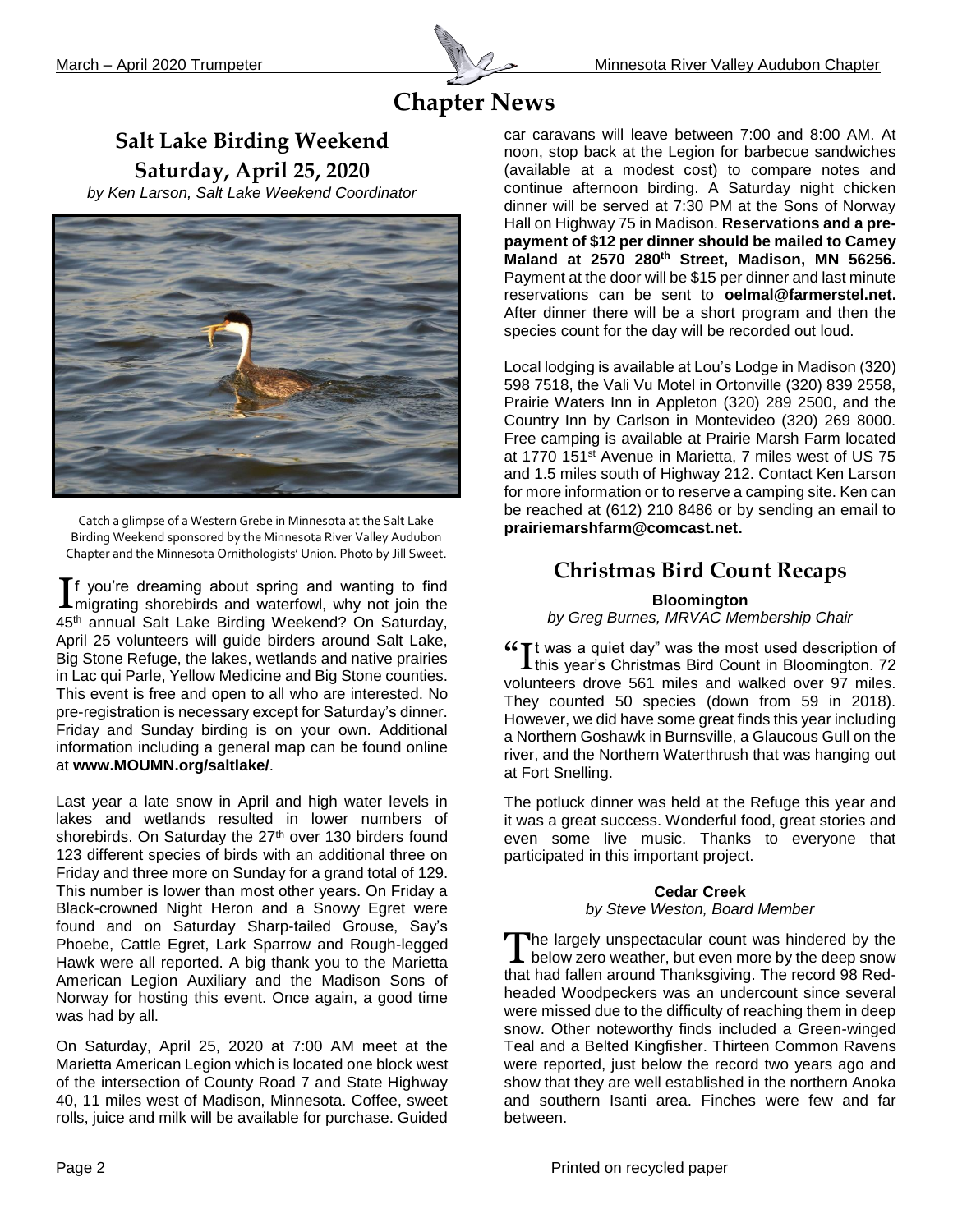

# **Environmental Editorials**

## **Matthew's Musings**

*by Matthew Schaut, Board President*

The gates to Dante's Hell say something like "Abandon The gates to Dante's Hel<br>Thope All Ye Who Enter."

How did Dante get to such a rosy place?

It helps to know some up-to-date cognitive science to make sense of people, for instance the Fundamental Attribution Error (FAE). The FAE says that each of us is able to account for her own actions in a way that justifies them, yet we assume the worst of others. This is an unavoidable operation each of our brains performs. Unless we counter it with prefrontal cortex rational examination of our knee-jerk assessments, the FAE will determine our judgement of other people and their intentions. This makes sense in contexts where any other is probably dangerous (predators, or from a different tribe), but it wreaks havoc when mere survival is not at stake.

Why do I bring this up?

Have you ever wondered why religions go so quickly from "God is Love" to predestination and eternal damnation of the vast number of beings so quickly and consistently? If you haven't studied the history of religions, it is a shock to see how normative and persistent this gambit is. This is the FAE on steroids – a theologian's knee-jerk fear-based assessment of another is *projected* as religious dogma upon the whole of creation!

We are now all pre-damned before we're even born. We are beneath consideration. Abandon all hope when you enter.

The consequences are severe. The non-reflective FAE practitioner now has sanction to blow up everything and everyone in sight – because the other has been assessed as dangerous (which is easily transformed into worthless which is easily transformed into ripe for exploitation) we see the picture all the time. The perpetrator of this exploitation however, continues to be able to justify their own behavior no matter how despicable. We see examples of this everywhere we look. The FAE-blinded person has justified themselves – to be greedy, to destroy the environment, to enslave others, to commit genocide and ecocide… The litany of historical atrocities committed by FAE-blinded irrational humans is endless. It seems to be culminating in the present time in the snowballing anthropogenic extinction event, and runaway climate change that may soon leave our planet unable to sustain carbon-based life.

Solon of Athens, published the antidote to the coping mechanism that serves as the antidote to FAE run amok when he admonished the citizens of Athens to "Know Thyself." Socrates added: "The unexamined life is not worth living." The consequences of the unexamined life today is the seeming intent to destroy all creation, projected as the will of God and vulture capitalism. Abandon all hope indeed.

# *Birds in Minnesota: Revised and Expanded Edition*

*Written by Robert B. Janssen Review written by Matthew Schaut, Board President*



RVAC recently received a review copy of *Birds in Minnesota: Revised and Expanded Edition* by Robert **MEXAC** recently received a review copy of Birds in Minnesota: Revised and Expanded Edition by Robert B. Janssen. The original edition was published in 1987 when 400 species were expected as having been identified in Minnesota. That edition was, of course, an updating of TS Robert's *Birds of Minnesota*. This new edition identifies 443 species as Minnesota birds through 2017. The Introduction is by Carrol Henderson and Kim Eckert.

The book is a dynamic delight. Bob Janssen, who served for a time on MRVAC's Board, is well known for having been to every Minnesota township and every named locality in Minnesota. He hasn't stopped moving through space and time, and neither have Minnesota's birds. He decided at a young age that he was going to be a 'parochial Minnesota birder' and kept meticulous records and this has enabled him to track changes in species numbers and ranges over the decades of his birding career. This volume concentrates on the last two decades, continuing the labor of a lifetime.

Each species account gives maps of abundance and range for all four seasons with separate graphing of abundance in the northern and southern parts of the state. There is a single photograph of each species of very high quality. Text describes migration pattern and status in each season, and any unusual happening for a species. An example is the increase in the Golden-winged Warbler's population in Minnesota (despite a decline elsewhere). All sightings of rarities and vagrants are described, but they don't have photos. This does make you realize you probably should have rushed to see that Cassin's Finch in 2008 because it hasn't come back yet.

There is one piece of errata. In the Preface, Bob says he lost a species from his Minnesota life list (which stands at 412) when the Thayer's Gull was reclassified in 2017 as a subspecies of the Ivory Gull (p.xix); the actual lumping makes Thayer's a subspecies of the Iceland Gull. Or maybe Bob knows something we don't know… He knows Minnesota's birds as well as anyone ever has, and his public service in collating and sharing his accumulated wisdom astonishes, humbles, and edifies. It also motivates the rest of us to be better citizen scientists.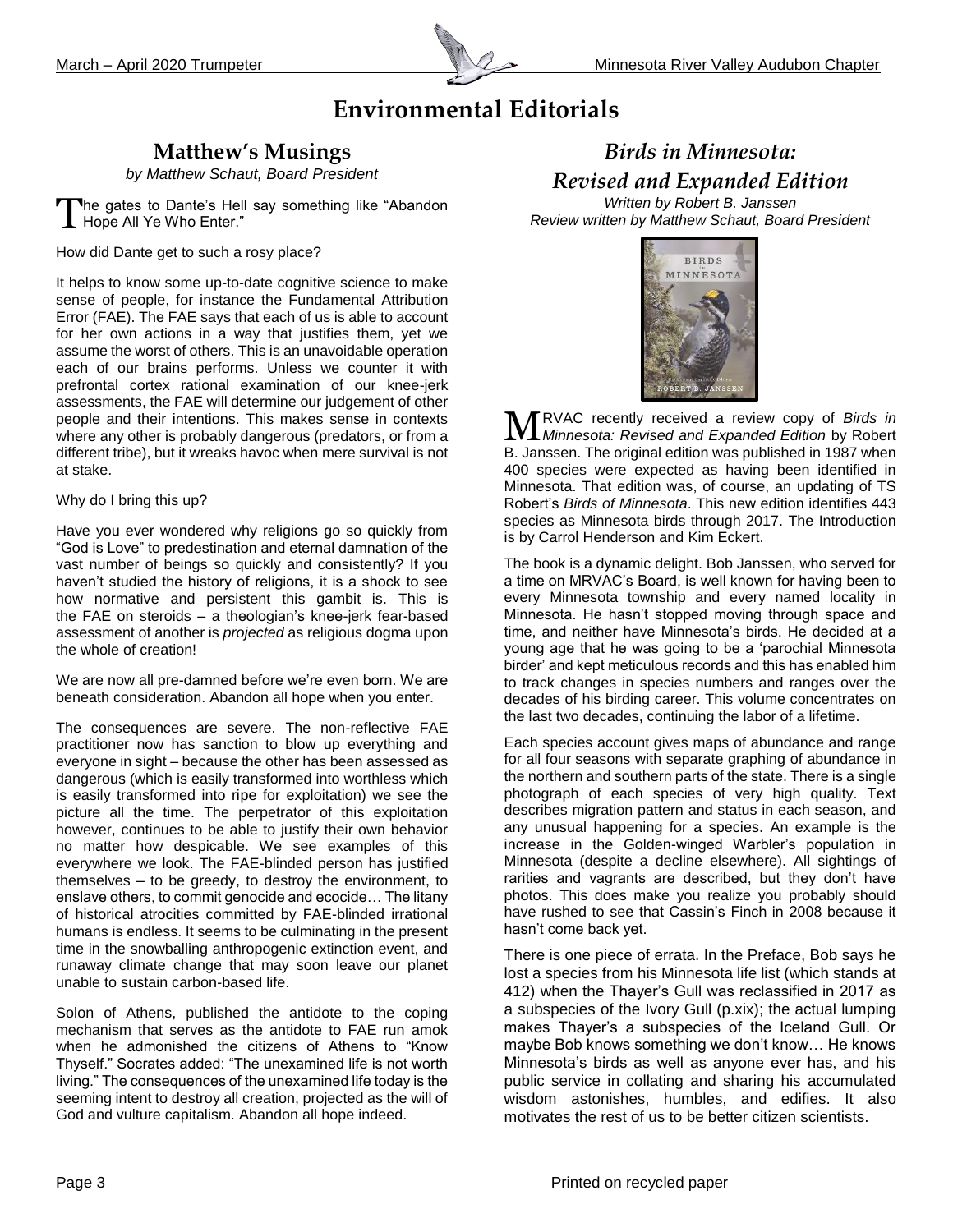

# **Regional Events of Interest**

*Bell Museum of Natural History* **AR** bell museum *2088 Larpenteur Ave. W., St. Paul, MN 55113*

## **Audubon Animated – The Exhibit**

January 25 – May 31 during normal museum hours

See Audubon's *Birds of America* come to life in the multimedia exhibition! Walk into the immersive video room "The Audubon Experience" and find yourself surrounded by a virtual swamp forest where 20 of Audubon's birds are brought to life through motion and sound. Free with regular museum admission. Visit **[www.BellMuseum.umn.edu](http://www.bellmuseum.umn.edu/)** for museum hours and admission pricing.



*International Owl Center 126 E. Cedar St., Houston, MN 55943*

## **International Festival of Owls**

Friday, March 6 through Sunday, March 8

Learn from owl experts from around the globe at the 18<sup>th</sup> Annual International Festival of Owls in Houston, Minnesota sponsored by the International Owl Center. The Illinois Raptor Center will present live owl programs (including a live Snowy Owl), there will be owl prowl buses as well as a daytime bus trip, over 1,000 pieces of owl art from children all over the world, speakers, vendors, face painting, nest box building, pellet dissection and much more. The banquet and bus trips require pre-registration. More information including how to register for a bus trip, speaker bios, and general pricing can be found online at **[www.FestivalofOwls.com](http://www.festivalofowls.com/)**.



*National Eagle Center 50 Pembroke Ave. S., Wabasha, MN 55981*

# **SOAR with the Eagles**

Weekends in March

March is a great time to visit Wabasha as spring bald eagle migration is in full effect in the Upper Mississippi River Valley. Join us this March marking the 27<sup>th</sup> annual SOAR with the Eagles Festival! SOAR features a special bird of prey show, bird programs, eagle programs and events for learners of all ages to enjoy. Join us for this great time to learn about and experience eagles, raptors, and birds of all types. Each weekend hosts a different theme. Visit **[www.NationalEagleCenter.org](http://www.nationaleaglecenter.org/)** for more information.



*Wood Lake Nature Center 6710 Lake Shore Dr., Richfield, MN 55423*

## **Bird House Building**

Sunday, March 29, 3:00 – 4:30 PM

Help birds find a place to nest by building a recycled cedar nest box. Learn where to place it in your yard to best attract a tenant and which birds might use this box. Discover how to monitor the box to maximize bird use and your enjoyment! \$3 per person plus \$10 per house. Reservations required online at **[www.RichfieldMN.gov](http://www.richfieldmn.gov/)**.



*Richardson Nature Center 8737 E. Bush Lake Rd., Bloomington, MN 55438*

## **Free Family Fun Day: Backyard Birds**

Sunday, April 12, 3:00 – 4:00 PM

Explore through hands-on activities at your own pace. Drop in anytime. Free. All ages. Ages 11 years and younger must be accompanied by an adult. **[www.ThreeRiversParks.org](http://www.threeriversparks.org/)**



*Carpenter St. Croix Valley Nature Center 12805 St. Croix Trail S., Hastings, MN 55033*

## **Hastings Area Birding Festival**

Saturday, April 18, 8:00 AM – 4:00 PM

Celebrate the many birds of Minnesota at the Hastings Area Earth Day Birding Festival. This year, Carpenter St. Croix Valley Nature Center is celebrating the 50<sup>th</sup> Anniversary of Earth Day by recruiting 50 youth birding teams to participate. \$5 per person or \$15 per person including a box lunch. Reservations required by calling (651) 437 4359. **[www.CarpenterNatureCenter.org](http://www.carpenternaturecenter.org/)**

**HAWK & RIDGE** 

*Hawk Ridge Bird Observatory 3980 E. Skyline Pkwy. Duluth, MN 55804*

# **Spring Migration Celebration**

Friday, April 24 through Sunday, April 26

Join us for a weekend to celebrate the amazing spring bird migration in Duluth. Public education programs at the West Skyline Spring Count, Spring Migration Workshop, Saturday evening presentation, and birding field trips offered. General information including pricing and the official schedule of events can be found online at **[www.HawkRidge.org](http://www.hawkridge.org/)**.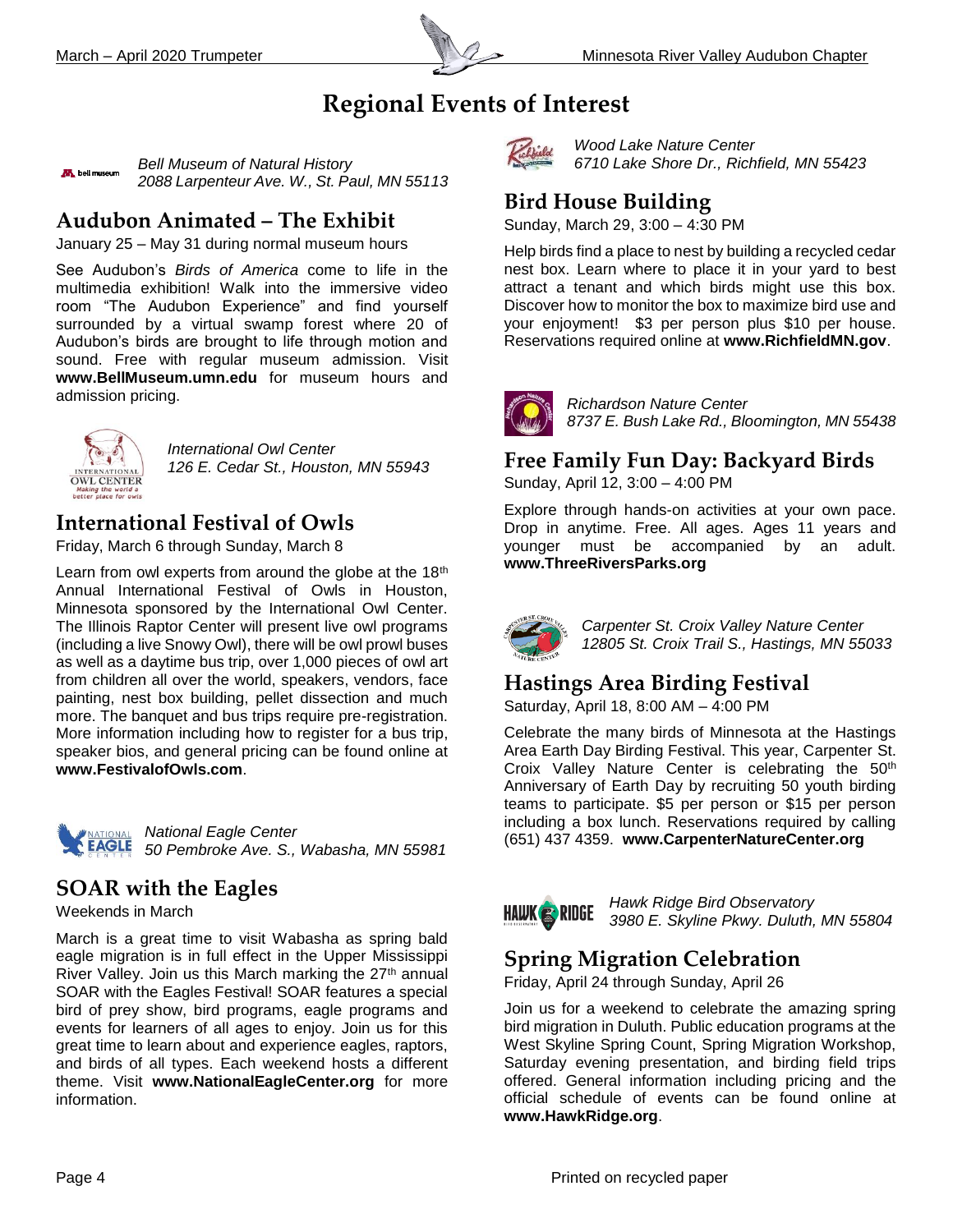

# **MRVAC Field Trips**



**FIELD TRIPS – join us. All trips are free unless otherwise noted**.

Beginning birders are welcome on all field trips.

All of the Refuge field trips are listed below, followed by Refuge addresses, and field trips to other locations in chronological order.

## **Refuge Bird Watching Treks (March - April)**

Saturday, March 7,8:00-10:30 AM, Bass Ponds Monday, March 9, 8:00-10:30 AM, Bass Ponds Sunday, March 22, 8:00-10:30 AM, Bass Ponds Monday, Mar. 30, 8:00-10:30 AM, Rapids Lake Monday, April 6, 8:00-10:30 AM, Rapids Lake Saturday, April 11, 8:00-10:30 AM, Rapids Lake Sunday, April 26, 8:00-10:30 AM, Bass Ponds

Join us for a bird walk on one of the many Refuge units. Learn which species of birds use the Refuge as a migratory stop and those that call the Refuge home for the summer nesting season. Birders of all skill levels are welcome. Bring binoculars, your favorite field guide and dress appropriately for the weather. Led by Craig Mandel, Volunteer Refuge Naturalist. Reservations are not required for Refuge Bird Walking Treks above.

## **Minnesota Valley National Wildlife Refuge Field Trip Locations & Addresses**

MVNWR Bloomington Visitor Center 3815 American Blvd. E., Bloomington, MN

Bass Ponds Trailhead 2501 86th St. E., Bloomington, MN

Rapids Lake Education and Visitor Center 15865 Rapids Lake Rd., Carver, MN

#### **Western Minnesota Birding Days**

Thursday, March 26 – Friday, March 27 \$25/MRVAC members; \$35/non-MRVAC members Craig Mandel – (952) 240 7647 Meeting Location: Glenwood, MN

We will be exploring some of the following birding locations in Stevens and Pope Counties. Glacial Lakes State Park, Barsness & Pomme De Terre Parks, the Morris Wetland Management District and any open water or flooded fields we may find. We will be searching for migrant waterfowl, early sparrows and other early spring migrants.

#### **Central Minnesota Birding Days**

Thursday, April 16 – Friday, April 17 \$25/MRVAC members; \$35/non-MRVAC members Craig Mandel – (952) 240 7647 Meeting Location: Princeton, MN

Some of the locations we will likely bird on this tour include Mille Lacs Kathio State Park, a number of waste water treatment plants, Benton Beach County Park and a few WMAs and SNAs. With luck we will see some late waterfowl and the start of shorebird and songbird migration.

> **Salt Lake Birding Weekend** Saturday, April 25 Ken Larson – (612) 210 8486 Meeting Location: Marietta, MN More information on page 2.

## *Save the Date*

### **Northwest Minnesota Birding Days**

Thursday, June 18 – Friday, June 19 \$25/MRVAC members; \$35/non-MRVAC members Craig Mandel – (952) 240 7647 Meeting Location: TBD

#### **International Birding Excursion**

*with the Minnesota River Valley Audubon Chapter* Quito, Ecuador – Choco-Andes Region Wednesday, Nov. 4 – Friday, Nov. 13, 2020

Tour price with 7 participants: \$3,175 + airfare Highlight Birds: 30 species of hummingbirds and the rare Moss-backed Tanager

To learn more about a tour or to register, visit **www.HolbrookTravel.com**. Click on 'Join a Trip,' enter the location and dates above, and scroll to see trips that mention MRVAC in the title.

#### **MRVAC Contact: Craig Mandel (952) 240 7647 · [egretcman@msn.com](mailto:egretcman@msn.com)**